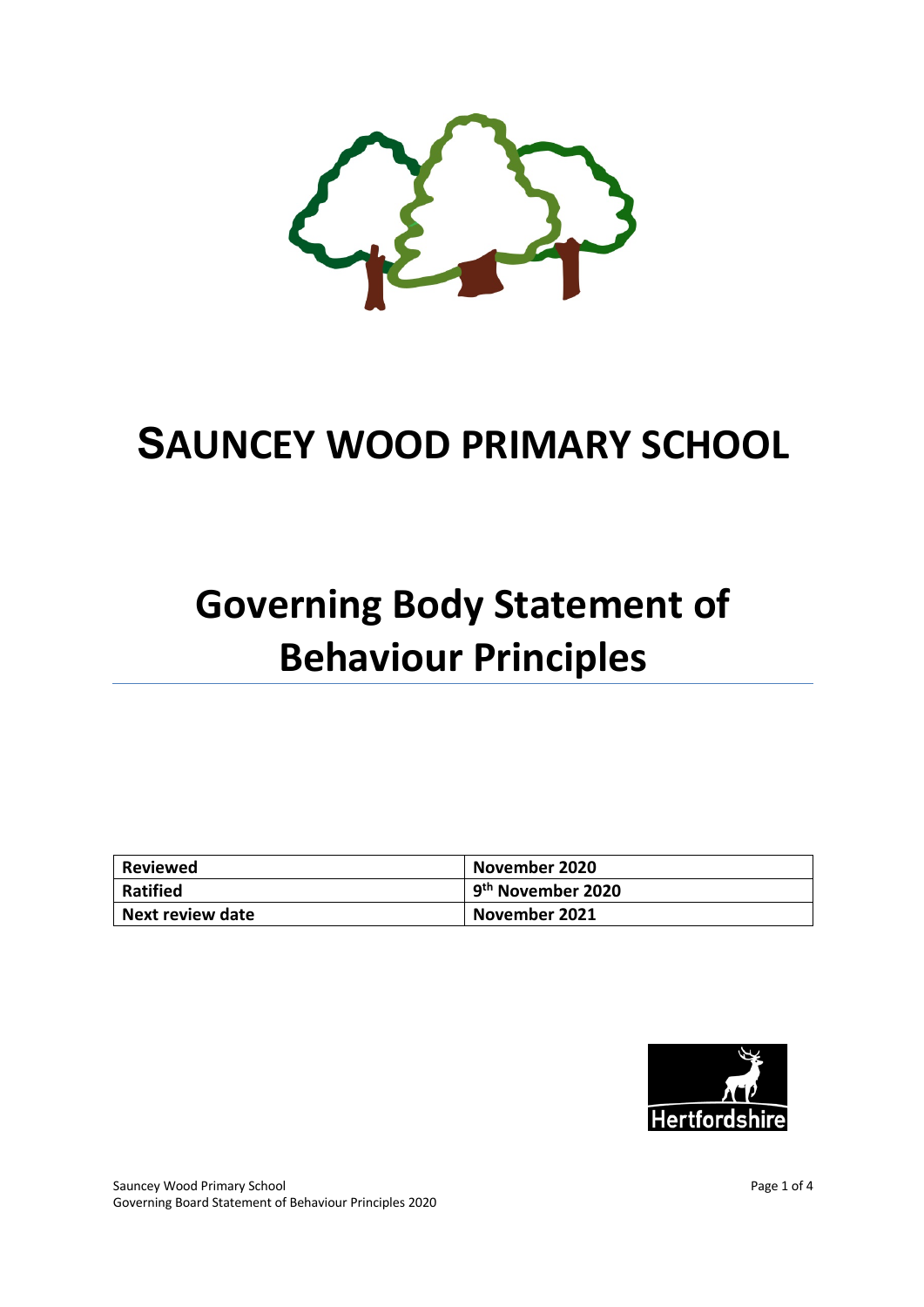

## **Introduction**

Under Section 88(1) of the Education and Inspections Act 2006 (EIA), Governing Boards must ensure that policies designed to promote good behaviour and discipline on the part of its pupils are pursued at the school.

Section 88(2) of the EIA requires the Governing Board to make, and from time to time review, a written statement of general principles to guide the Headteacher in determining measures to promote good behaviour and discipline amongst pupils (which will be set out in the school's Behaviour Policy). The Governors must notify the Headteacher and give them related guidance if they want the school's Behaviour Policy to include particular measures or address particular issues.

In preparing the statement of principles, the Governors will consult the Headteacher, school staff, parents and pupils to ensure that the principles are both relevant and appropriate for the standard of behaviour expected. The practical application of these principles is the responsibility of the Headteacher, implementing them through the school's Behaviour Policy.

This written Statement of Behaviour Principles has been prepared regarding the 'Behaviour and discipline in schools – Guidance for governing bodies' document issued by the Department for Education (July 2013 edition, updated September 2015).

#### **Behaviour at Sauncey Wood Primary School**

We are a caring community whose values are built on mutual trust and respect for all. Our Behaviour Principles are, therefore, designed to support the way in which all members of the school can live and work together, and to promote an environment where everyone works together and feels happy, safe and secure. The Governors believe that high standards of behaviour are essential for a successful school and for achieving the school's mission.

#### **Our Mission**

With care, support and friendship the Sauncey Wood family mission is to work with our community to welcome, educate and enrich every child, providing a personalised and excellent education where children are actively encouraged to challenge themselves and others to achieve their full potential.

#### **Behaviour Principles**

#### **1. The right to feel safe at all times:**

All pupils, staff, parents and visitors have the right to feel safe at all times whilst in school and should always have mutual respect for one another. All members of the school community must be aware that bullying, harassment or discrimination of any description is unacceptable and, even if it occurs outside of school hours or away from the school premises, will not be tolerated and will be dealt with in line with our Behaviour Policy.

#### **2. The right to learn:**

Children have the right to learn and to achieve their potential in all aspects of their lives, and staff have the right to teach. Good teaching and learning promote good behaviour and good behaviour promotes effective learning.

#### **3. The right to respect:**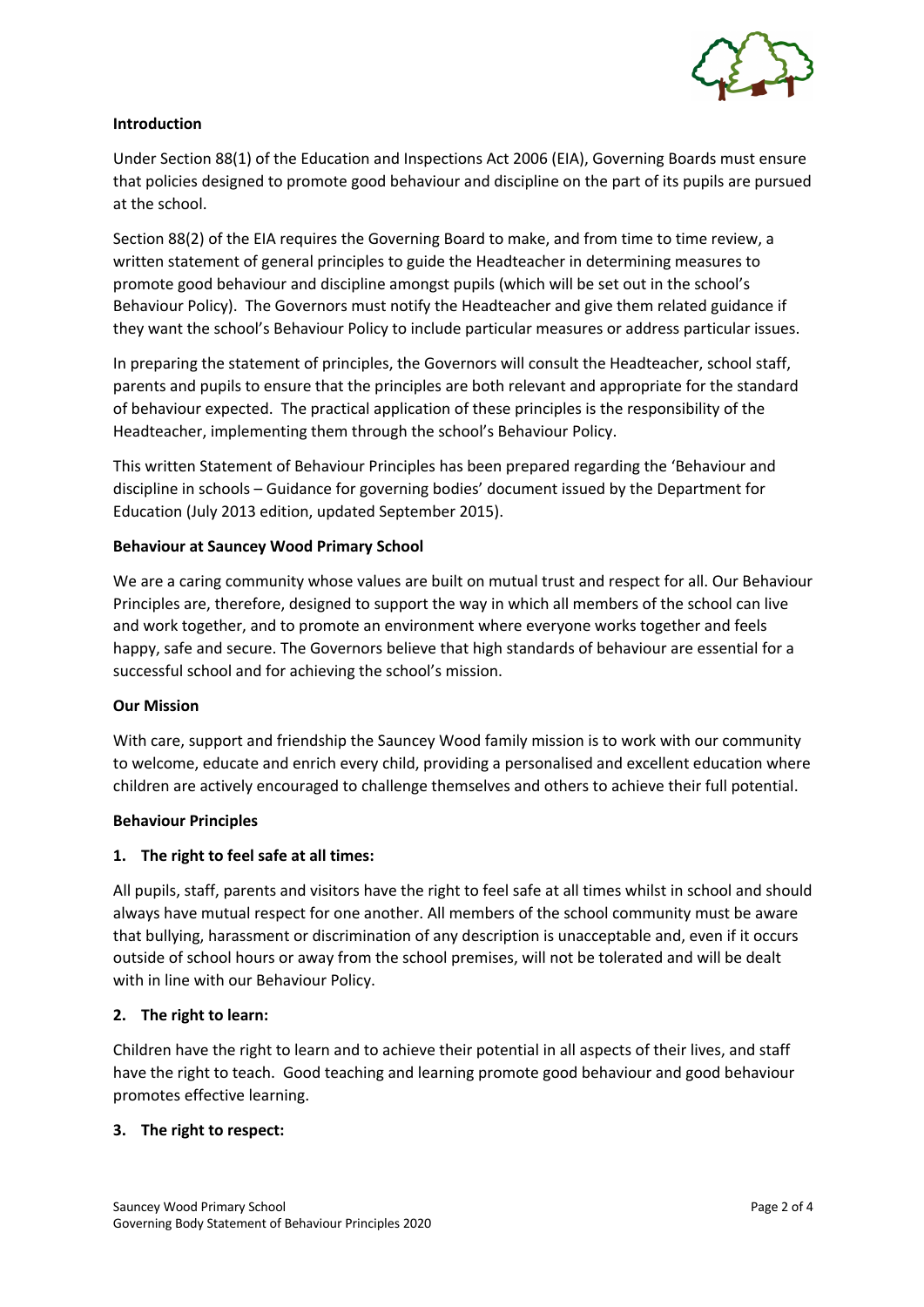

All members of the school community (pupils, staff, parents/carers and governors) should show respect for one another, and all members of the school community should be listened and responded to.

## **4. High Standards of Behaviour:**

The Governors believe that high standards of behaviour from pupils, staff, parents and carers are essential for a successful school, to support us in our mission and to help us achieve our vision. All pupils will be encouraged to be accountable for their own behaviour and will be supported to make positive choices. We also believe that our high expectations of behaviour during the school day will have a positive effect on the life of pupils outside of school, encouraging them to become valuable members of the community.

## **5. Inclusivity and Equality:**

We are an inclusive school where all members of our community should be free from discrimination of any description, this is set out in our Behaviour, Anti-Bullying and Equality Policies where we are clear that bullying and discriminating behaviour will not be tolerated. The Anti-Bullying Policy includes a clear, concise anti-bullying statement that can be understood by all members of the school community. Measures to counteract bullying and discrimination will be applied consistently and monitored for their effectiveness by the Headteacher and the Governing Body.

Although the school's legal duties with regards to safeguarding and promoting the welfare of children will be reinforced in the Behaviour Policy, reasonable adjustments to the application of the Behaviour Policy may be made by the Headteacher and the staff in order to support and safeguard vulnerable pupils, and particular those with special educational needs.

## **6. School Rights:**

At the start of each academic year, staff and pupils discuss and agree a set of rights that set out the expected standards of behaviour and that are consistent with the school's values and the Behaviour Principles. The Behaviour Policy makes reference to these rights, which will be applied consistently by the school community.

## **7. Rewards and Sanctions:**

We have in place a range of clearly defined rewards and consequences that encourage good behaviour, discourage unacceptable behaviour and that can be applied consistently and fairly across the school, taking into account SEND, disability and the needs of vulnerable children, and offering support as necessary. The Behaviour Policy makes it clear how and when rewards and consequences, which include both fixed-term and permanent exclusions, will be applied. For consistency, the rewards and consequences will be explained to others who have responsibility for pupils, such as those supervising home to school transport and extended provisions so that there is a consistent message to pupils that good behaviour reaps positive outcomes.

The Behaviour Policy will set out the criteria the school will use to determine when a multi-agency assessment will be considered for pupils who display continuous disruptive behaviour. The Behaviour Policy will set out the process by which a pupil, parent or carer can appeal against a consequence that they believe has been applied unreasonably.

The Governors have tasked the Headteacher to inform the police if there is any evidence of a criminal act associated with an incident involving unacceptable behaviour. The Headteacher will